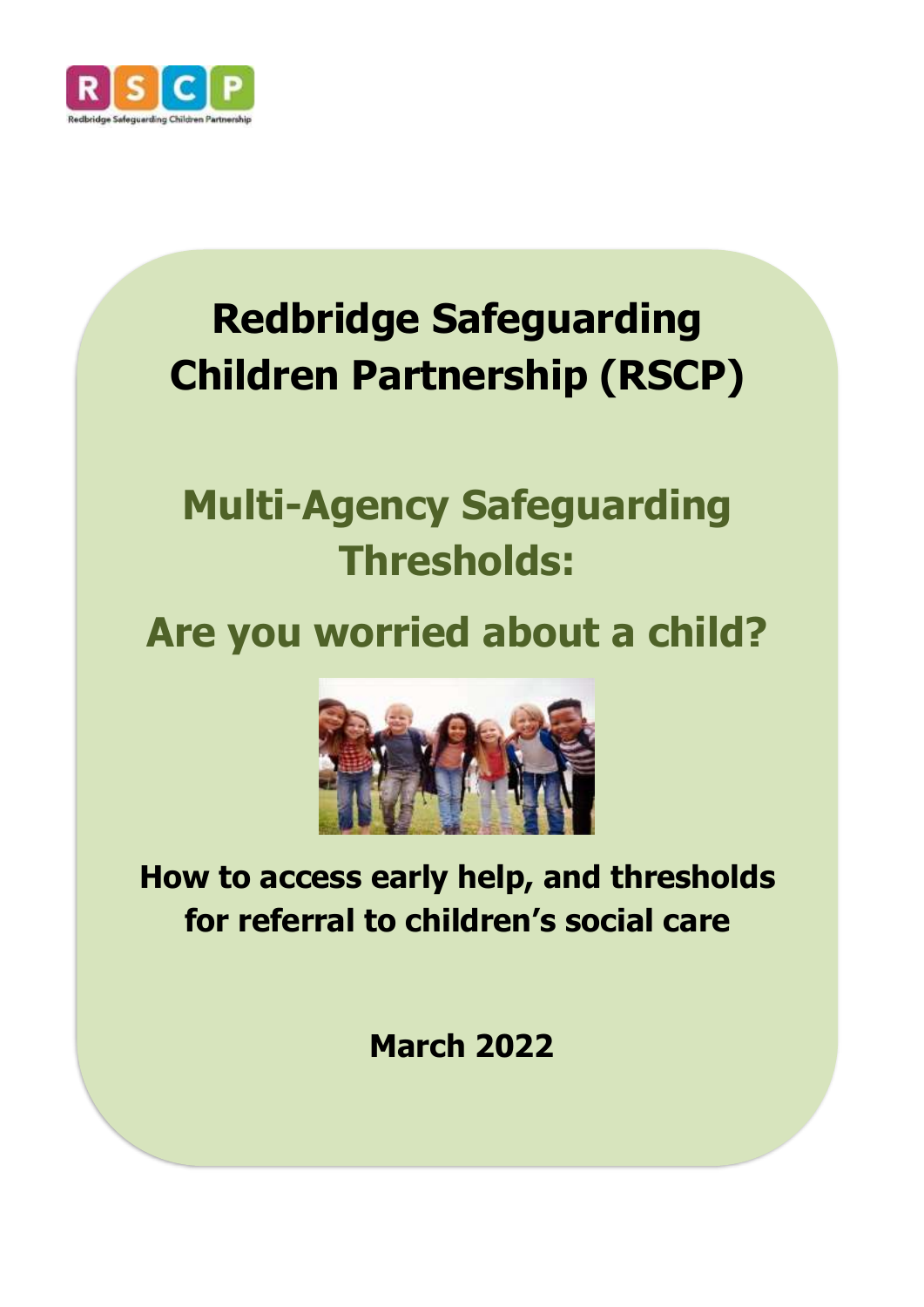# **Table of Contents**

| <b>Section</b>                                     | <b>Page</b> |
|----------------------------------------------------|-------------|
|                                                    |             |
| <b>Introduction</b>                                | 3           |
| <b>Levels of Need</b>                              | 4           |
| <b>Levels of Need Diagram</b>                      | 5           |
| How to access services at Level of Need 2, 3 and 4 | 6           |
| <b>Examples of Level of Need</b>                   | 11          |
| • Level 2                                          | 11          |
| <b>Level 3</b><br>$\bullet$                        | 12          |
| • Level 4                                          | 14          |
| <b>Useful Information and Contacts</b>             | 16          |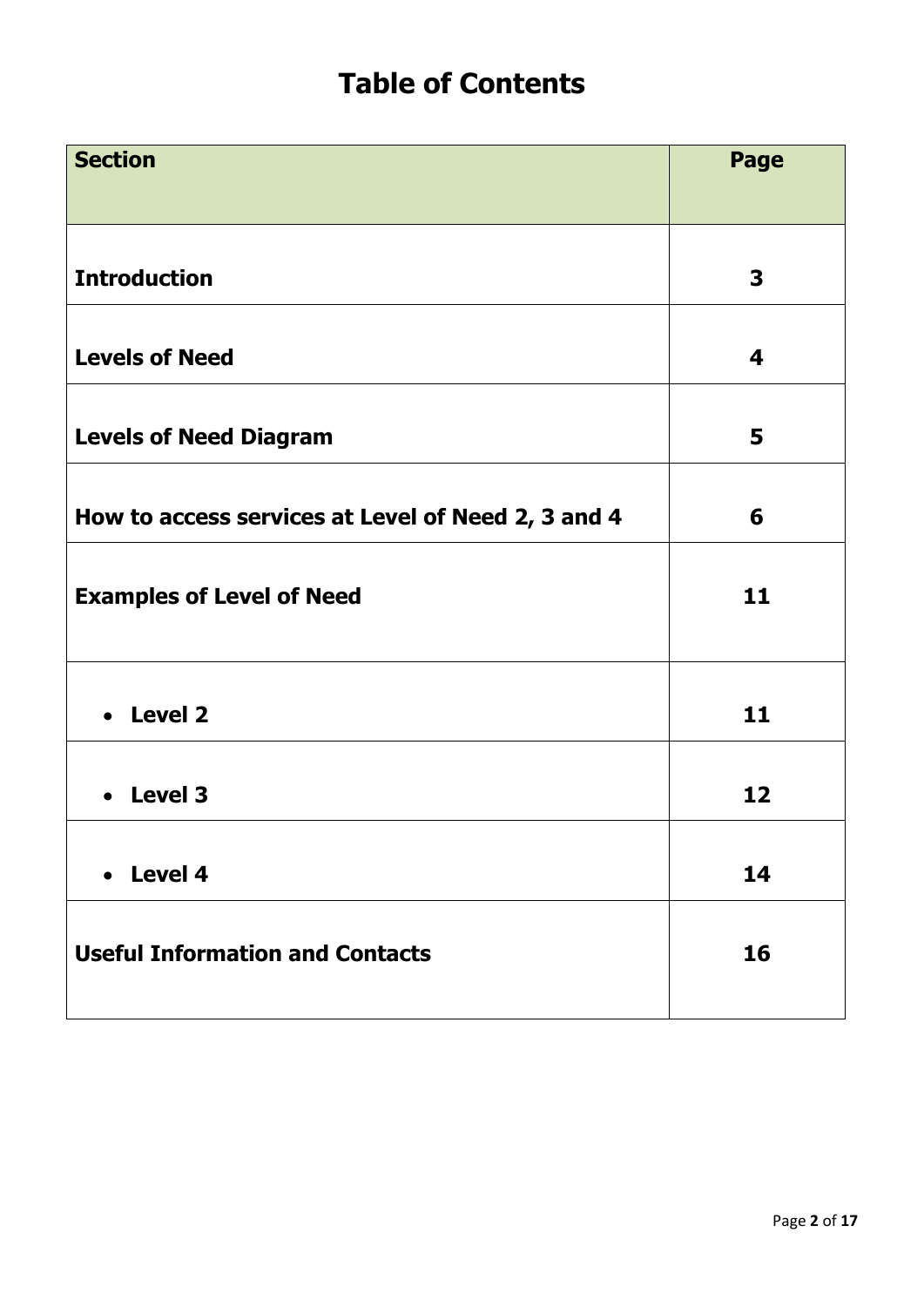## <span id="page-2-0"></span>**Introduction**

This document sets out the "thresholds for referral" which [Redbridge Safeguarding Children](http://www.redbridgescp.org.uk/)  [Partnership \(RSCP\)](http://www.redbridgescp.org.uk/) has agreed for use by all agencies and professionals who are worried or concerned about a child's safety or welfare. It reflects the importance of the need for agencies to work together to safeguard children in line with the **HM Government Working Together to** Safeguard Children – [A guide to inter-agency working to safeguard and promote the welfare of](https://assets.publishing.service.gov.uk/government/uploads/system/uploads/attachment_data/file/942454/Working_together_to_safeguard_children_inter_agency_guidance.pdf)  [children, July 2018.](https://assets.publishing.service.gov.uk/government/uploads/system/uploads/attachment_data/file/942454/Working_together_to_safeguard_children_inter_agency_guidance.pdf)

It describes the 'levels of need' which will be applied to determine whether the child and family can be appropriately and safely helped by early intervention and family support services, or whether the level of need and risk is such that statutory social care involvement is required. It describes how to access services for children with different levels of need, and what kind of response can be expected. A child whose level of need is identified as Level 2, 3 or 4 should also be able to access the services and support as described in the lower levels, as appropriate.

It must be emphasised that these threshold criteria can only be indicative. They give examples of what is meant by different levels of need but are in no way intended to be exhaustive. They cannot describe every issue or combination of issues which may arise. They do not replace professional judgement, either on the part of referrers or of those considering the appropriate response to a referral. They are intended to provide helpful guidance for those wishing to share a concern about a child or young person and to progress the provision of services to the child or young person and family, and to give some clarity about what response can be expected.

The RSCP has adopted, in common with all London boroughs, the [London Safeguarding Children](https://www.londonsafeguardingchildrenprocedures.co.uk/)  [Procedures and Practice Guidance \(7th Edition, 2022\),](https://www.londonsafeguardingchildrenprocedures.co.uk/) agreed by the London Safeguarding Children Partnership (SCP). That guidance includes further helpful information on indicators of different levels of need and risk in these specific areas.

A useful one page summary of this document, including contact information is available to download from the [RSCP website.](https://www.redbridgescp.org.uk/professionals/worried-about-a-child/)

In this threshold document four different levels of need are identified (see [page 4\)](#page-3-0).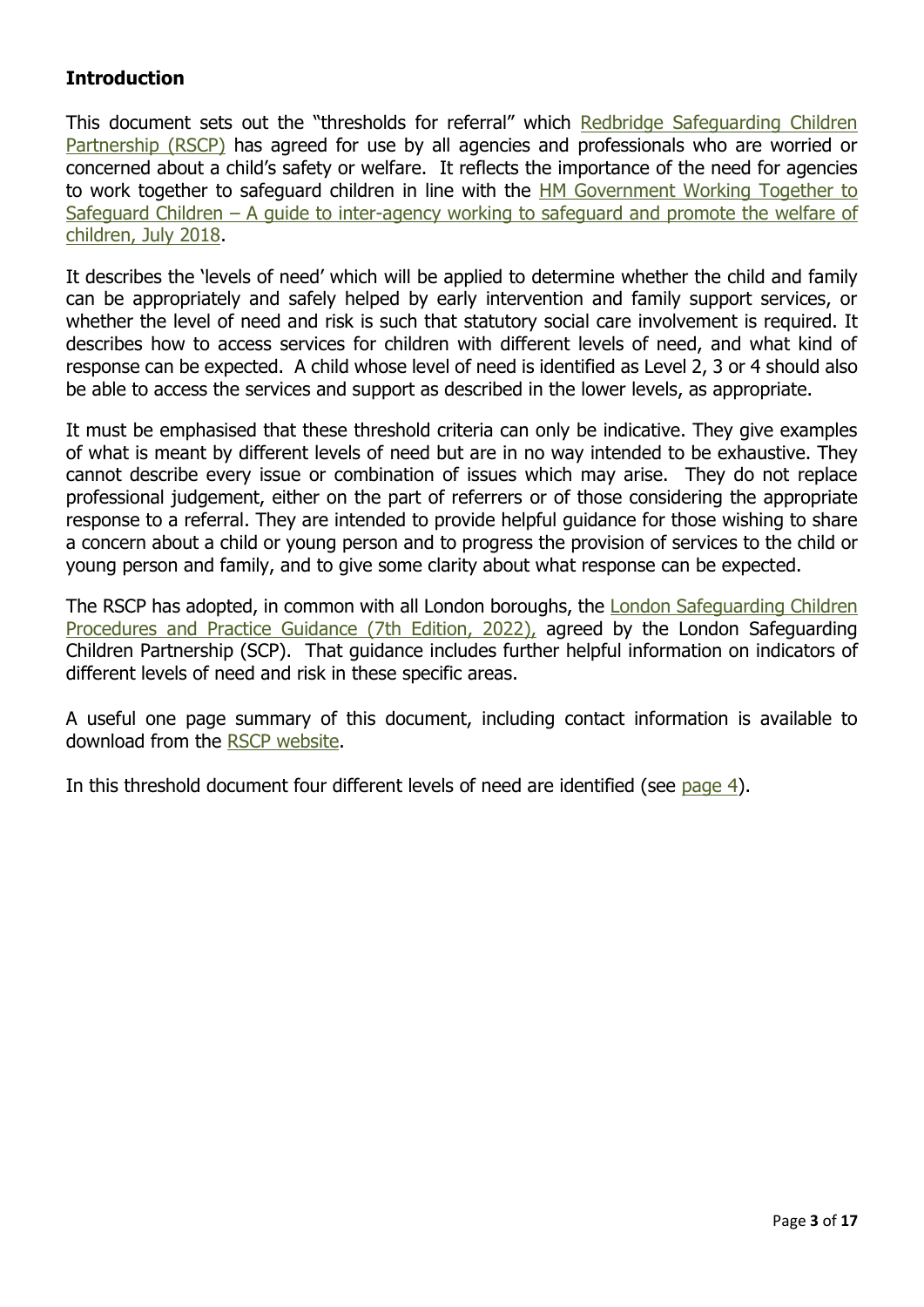#### <span id="page-3-0"></span>**Levels of Need**

#### **Level 1: Children with no additional needs**

Children with no additional needs are children whose health and developmental needs will be met by good parental care and the universal services available to all children (health services, education etc.). Information about other resources available to families can be through the [Redbridge Family Services Directory FIND.](https://find.redbridge.gov.uk/kb5/redbridge/fsd/home.page) Families can also contact the 0-19 Universal Services via their website <https://www.nelft.nhs.uk/services-redbridge-0-19-universal-children-services/> or 0-19 Central Duty Desk email Redbridge0-19universaldutydesk@nelft.nhs.uk.

#### **Level 2: Children with additional needs**

Children with additional needs are children who require additional support to ensure their health and developmental needs are met. They may be vulnerable and showing early signs of abuse and/or neglect, but often their needs are not clear, not known or not being met. Additional support may be provided by a single agency or by several different agencies working together, with a lead professional co-ordinating the work. Additional services from providers such as family support services, parenting programmes and children's centres may be required. This kind of support is described as 'early help' or 'early intervention', as it seeks to provide help and support to children, young people, and their families in the early stages when concerns are identified, and to avoid those concerns escalating. However, the level of need or risk is not such that involvement by statutory children's social care services is required.

#### **Level 3: Children with complex multiple needs**

These children require specialist services to achieve or maintain a satisfactory level of health or development or to prevent significant impairment of their health and development and/or who are disabled. They may require longer term intervention from specialist services. This is the threshold for a children and families' assessment led by a qualified social worker under [Section](https://www.legislation.gov.uk/ukpga/1989/41/section/17)  [17 of the Children Act 1989,](https://www.legislation.gov.uk/ukpga/1989/41/section/17) although the assessments and services required may come from a range of provision outside of children's social care. If the conclusion of the assessment is that continued social care involvement is required to prevent impairment of the child's health or suffering, a 'child in need plan' setting out the contribution of all agencies to meeting the child's needs will be drawn up and implemented.

#### **Level 4: Children with acute needs**

These are children where there is reasonable cause to suspect they are suffering, or are likely to suffer, significant harm. For further discussion of the concept of 'significant harm', you should refer to [London Safeguarding Children Procedures, 1.1.](https://www.londonsafeguardingchildrenprocedures.co.uk/responding_concerns.html) Enquiries under [Section 47 of the](https://www.legislation.gov.uk/ukpga/1989/41/section/47)  [Children Act 1989](https://www.legislation.gov.uk/ukpga/1989/41/section/47) will be undertaken, and if necessary emergency action to secure the child's safety will be taken. If the suspicion of significant harm is substantiated, a multi-agency child protection case conference will consider what further action is required to protect the child. This level also includes children in Level 4 health services which are very specialised services in residential, day patient or outpatient settings for children and adolescents with severe and /or complex health problems, and children remanded into custody.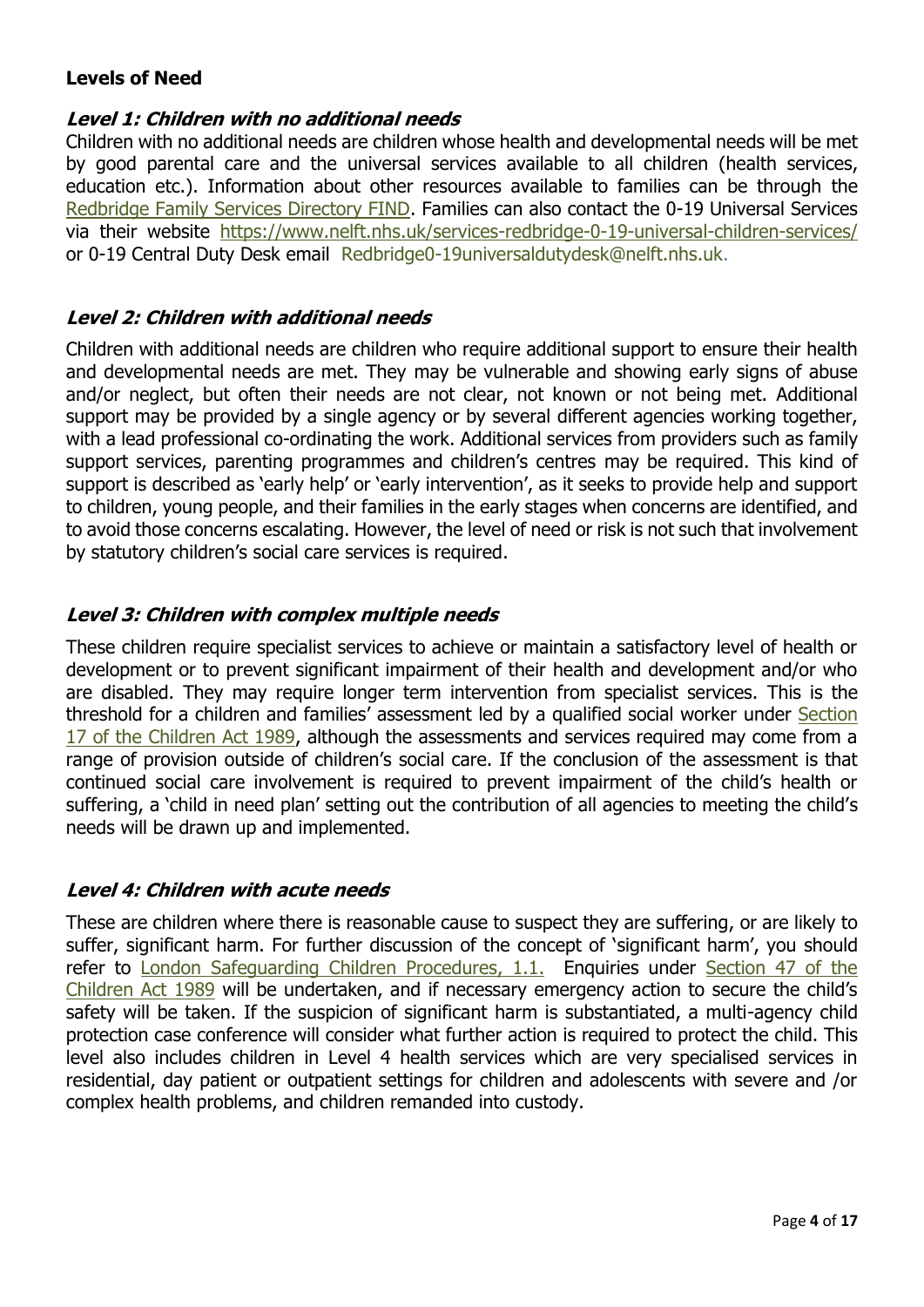#### <span id="page-4-0"></span>**Levels of Need Diagram**

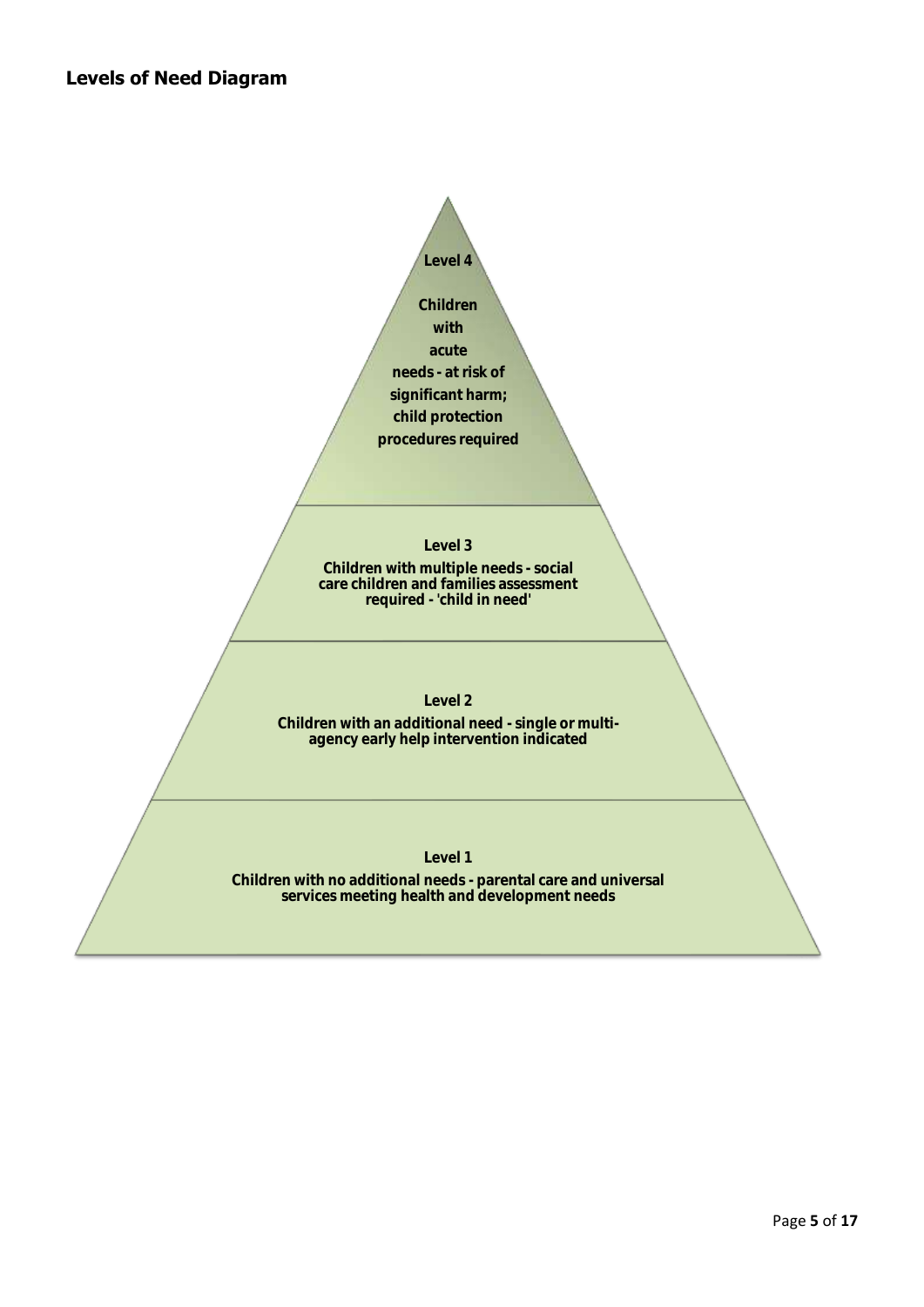#### <span id="page-5-0"></span>**How to access services at Levels of Need 1, 2, 3 and 4**

#### **Level 1 – Universal Services**

Universal services are those that can be accessed by all families directly and are not targeted at specific children with additional needs.

#### **Level 2 – children with additional needs**

If it appears that the need for support can be met by your agency, discuss with the child and their family, and put agreed support in place.

If it appears that the need for support can be met by another single agency or requires a multiagency package of support, discuss with child/young person and/or parents or carers. Having obtained consent to share information with other agencies, an enquiry should be sent to the CAF Administration Team via [cafadmin@redbridge.gov.uk.](mailto:cafadmin@redbridge.gov.uk) Once a response has been received you can then complete a [Common Assessment Framework \(CAF\),](https://find.redbridge.gov.uk/kb5/redbridge/fsd/service.page?id=enGhgjioUeY) with the young person and family, to be able to clearly identify the need. Then discuss with and refer to the identified agencies with the completed assessment where appropriate. The CAF is an assessment that is completed with a child or family to decide what help is needed. If there is no current social care involvement and the case is not open to Families Together Hub you will be notified to complete the [Common](https://find.redbridge.gov.uk/kb5/redbridge/fsd/service.page?id=enGhgjioUeY)  [Assessment Framework \(CAF\)](https://find.redbridge.gov.uk/kb5/redbridge/fsd/service.page?id=enGhgjioUeY) as above. This process ensures there is no duplication of work and all agencies involved work together to provide a clearly defined package of support. Once the CAF is completed, it should be sent to the Redbridge CAF Coordinator via [cafadmin@redbridge.gov.uk.](mailto:cafadmin@redbridge.gov.uk) The CAF Team can support you with Review Meeting(s) to ensure that the package of support is driven forwards. CAFs can be completed on the Early Help Module (EHM) by those with access, or by downloading the CAF [Template.](https://find.redbridge.gov.uk/kb5/redbridge/fsd/service.page?id=enGhgjioUeY) For guidance and support in considering or completing a CAF, please contact your individual CAF Co-ordinator, if you do not know who this is please contact CAF Administration Team [cafadmin@redbridge.gov.uk.](mailto:cafadmin@redbridge.gov.uk)

If at any point in the CAF process it appears that a child or young person meets the Level 3 or Level 4 threshold, the CAF will be referred to Children's Social Care.

If the concerns relate to suspected neglect, use of the [RSCP Neglect Toolkit](https://www.redbridgescp.org.uk/wp-content/uploads/2017/03/Redbridge-LSCB-Neglect-Toolkit-and-Guidance-2014.pdf) can support the identification and analysis of any neglect.

Other routes for children and young people with additional needs to access Families Together Hub Services is via a direct referral to the Families Together Hub through [Early.Intervention@redbridge.gov.uk,](mailto:Early.Intervention@redbridge.gov.uk) or should you require a discussion in relation to the case and it is unlikely to meet the threshold for Statutory Children's Social Care, the case can be referred to the Early Intervention (Complex Cases) Panel which is a multi-disciplinary meeting for a Case Discussion. Cases can be discussed by a multi-agency panel and a support package arranged as appropriate. If the referral is sparse, the multi- agency panel may decide further information is required and the referring agency could be requested to complete a CAF to clearly identify the support needs of the child or family being referred before a package of support is agreed. Therefore, if a CAF is attached to the referral this will provide a fuller picture for the panel to agree a more robust package for the family, it is also often helpful if the case worker presents the case so that any queries can be responded to at the panel. The Early Intervention Panel Referral Form can be accessed on request from the **Early.**Intervention@redbridge.gov.uk.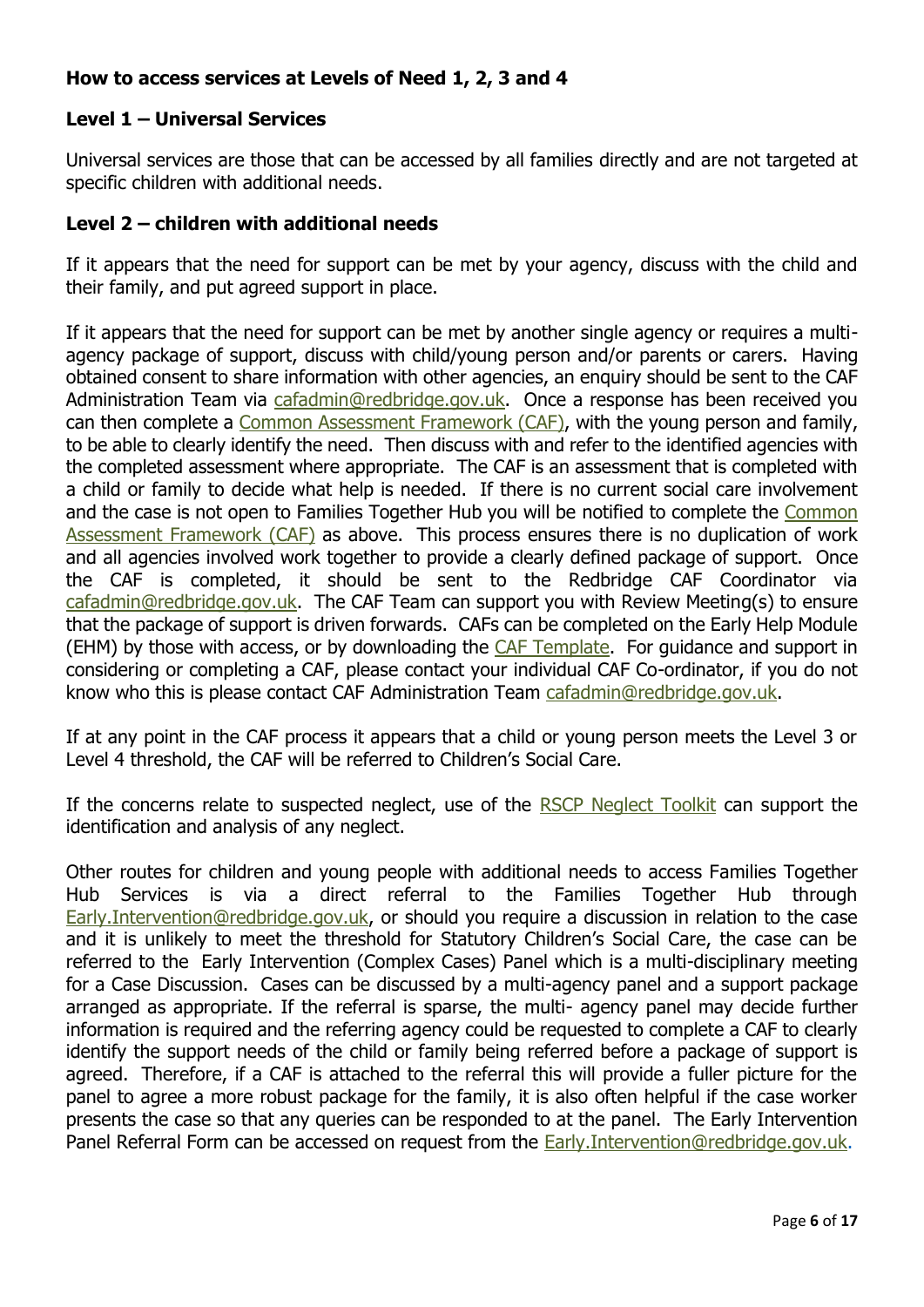The CAF Team is part of the Families Together Hub (FTH). The FTH provides the following services:

#### **Families Together Hub Services**

- **Triage Team** FTH staff screen all level 2 cases that would benefit from early help intervention at a point of contact, they are collocated in the MASH. The offer is short interventions, advice, guidance, and signposting.
- **Family Support Worker Team**  provides dedicated whole family support for a period of 3-6 months including one-to-one support in the home.
- **No Recourse to Public Funds (NRPF) and Housing Support Team** Family Support Workers provide support to intentionally homeless families and those with NRFP, support with employment, adult learning, housing, benefits, and personal finances They help make sure people don't go hungry.
- **Parenting Team** Family Support Workers and a Senior Parenting Practitioner deliver a broad range of accredited and non-accredited evidenced based parenting programmes.
- **CAF (Common Assessment Framework) Team** The CAF coordinators lead on work with schools, alongside a Family Support Worker seconded from the Children with Disabilities Team.
- **Harmony Team** Social work team working with Level 3 cases diverted from statutory social care offering whole family support.
- **Junior FIT Team** working with the whole family where a child is at risk of criminal or sexual exploitation. They offer diversionary activities and support for young people, tackling the difficult issues they might face in their lives.
- **Family Group Conference (FGC)** a family-led meeting in which the family and friends network come together to make a plan for a child. The process is supported by our FGC Co-ordinators. who helps the family prepare for the family group conference. It is a voluntary process and families cannot be forced into one.
- **Free Your Mind-** A trauma informed service to provide support for young people who have experienced and witness childhood domestic abuse.
- **Barnardo's Phoenix Project** supporting families that are experiencing domestic abuse, with an aim to improve children's mental health and wellbeing.
- **Supporting Families Employment advisors –** Job Centre Plus seconded staff provide support ensuring financial stability in families and taking parents on the journey into employment.
- **Voluntary and community partners**: Mentoring (Evolve and adapt), REFUGE, BoxUp Crime and Lifeline, Welcome Centre, Awaaz, Salvation Army and Serving Humanity (hot halal food distribution).
- **Parenting Assessment Service**  The parenting assessment service (PAS) undertake assessments of families who are in the Public Law Outline (PLO) or Care Proceedings.
- **Baby and Me –** specialist intervention and assessment beginning at 12 weeks gestation onwards.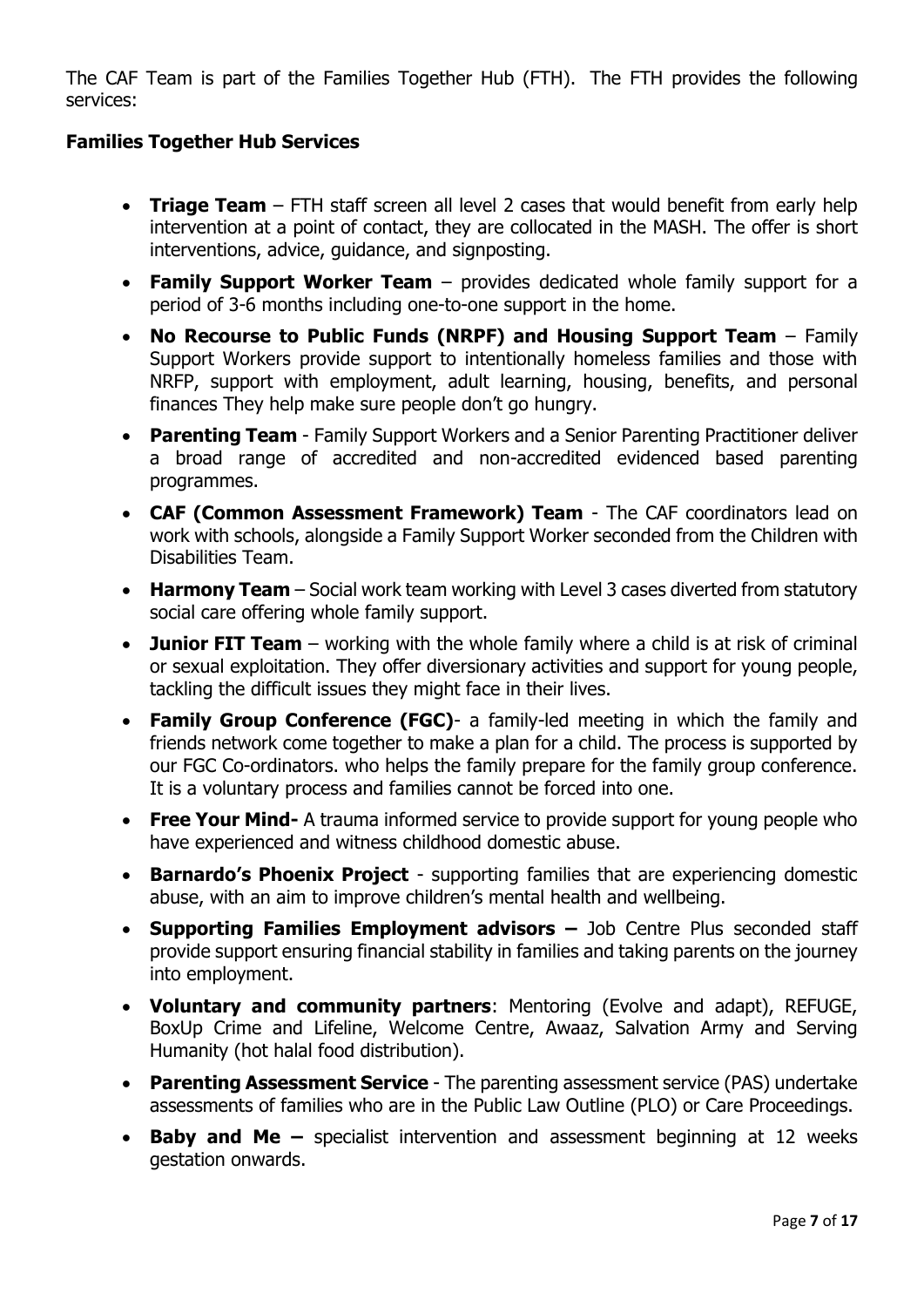### **Children's Centres**

The [Children's Centres](https://find.redbridge.gov.uk/kb5/redbridge/fsd/family.page?familychannel=2) in Redbridge are part of the Borough's Early Years' Service. The services they provide are split into 'universal' and 'targeted' provision and offer a range of core standardised evidence based preventative and early help activities and support. They are at the centre of a network of services equally committed to the goal of giving every child the best start in life. These include midwives, health visitors, public health, counselling, early intervention, domestic violence intervention, crisis support, services for children with additional needs, FiND, early years settings, schools, voluntary organisations and so much more. The Children's Centres are focused on narrowing the gap for children of targeted disadvantaged and vulnerable families by ensuring access to appropriate universal, targeted or specialist services.

Below are a few examples of services offered through children's centres:

- 1 to1 support to help you through tough times:
	- o crisis support, foodbank vouchers, baby essentials, Healthy Start Scheme and much more
- Advice and support with applying for Two-year old funding, finding childcare and nursery places
- Infant feeding advice
- Child development and school readiness sessions
- Talking Therapy and well-being support
- Access to free adult education and employment support
- Advice, guidance, and support with accessing other services.

They are focused on narrowing the gap for children of disadvantaged and vulnerable families by ensuring access to appropriate universal, targeted or specialist services.

There is a wide range of research on the importance of prevention and early intervention/early Help and the role Children's Centres play in these and in supporting vulnerable children and young people which have been further highlighted during the pandemic. Children's Centres' outreach and family support work are a key source of early help. Staff from the centres thoroughly and accurately assesses the needs of families using the Common Assessment Framework. They identify groups that need support through analysis of data, such obesity rates at reception and the Early Years Foundation Stage Profile (EYFSP) data. They also identify particular geographical pockets such as the lower super output areas (LSOAs) that feature highly for child poverty, unemployment, unemployed lone parents, or other factors making them less advantaged. These areas are targeted for outreach activity. By concentrating resources in this way more children and families in need of support can be reached and engage with appropriate services and reduce the need for access to further statutory services in later life.

The evidence is clear that the first 1,001 days of a child's life, from pregnancy to age two, is a period of rapid growth. During this period babies' growing brains are shaped by their experiences, particularly by the interactions they have with their parents. What happens during these critical days lays the foundations for future life outcomes, including educational achievement, progress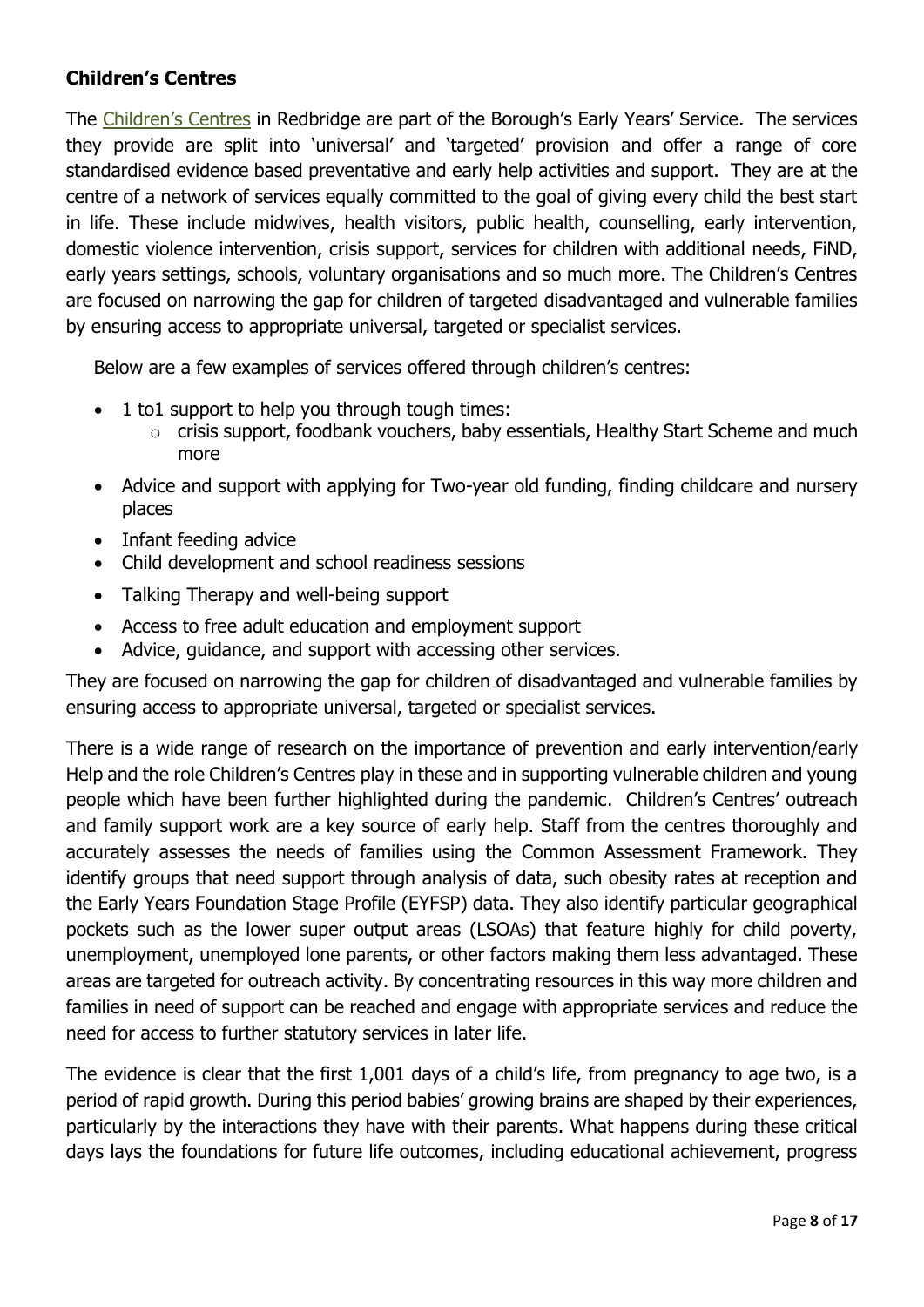at work and physical and mental health. Tacking adversity and supporting early relationships lead to healthier brain development and therefore, better futures

They report against a set of outcomes described in an Outcomes Framework that was developed following the Marmot Review – [An Equal Start: Improving outcomes in Children's Centres](http://www.instituteofhealthequity.org/resources-reports/an-equal-start-improving-outcomes-in-childrens-centres/an-equal-start-evidence-review.pdf). The services provided by Children's Centres are split into 'universal' and 'targeted' provision and offer a range of core standardised evidence based early help activities and support. They identify families with needs and manage single and multi-agency cases using a CAF standard assessment tool, after checking with on EHM to see whether the family already have an open case. Multiagency cases are managed using the CAF process. In addition, Children's Centres are represented in the Daily Divert panel, MARAC panel etc. For cases where a MARF is completed and level 2 with a child under 5, they are diverted to Children's Centres for supporting the family. They also support step downs from social care as part of their universal offer.

Further information on early help in Redbridge is available on the Borough's Children's Services policies and procedures on-line portal – [TriX.](http://redbridgechildcare.proceduresonline.com/hub/early.html)

#### <span id="page-8-0"></span>**Level 3 – children with multiple needs**

You should discuss your concerns with the child or young person's parents or carers and seek their consent to share information, which is good practice, **unless you have reasonable cause to believe that to do so would place the child at risk of significant harm**. Guidance in relation to information sharing is available in the Government publication [Information sharing](https://assets.publishing.service.gov.uk/government/uploads/system/uploads/attachment_data/file/721581/Information_sharing_advice_practitioners_safeguarding_services.pdf)  $-$ [Advice for practitioners providing safeguarding services to children, young people, parents and](https://assets.publishing.service.gov.uk/government/uploads/system/uploads/attachment_data/file/721581/Information_sharing_advice_practitioners_safeguarding_services.pdf)  carers, [July 2018.](https://assets.publishing.service.gov.uk/government/uploads/system/uploads/attachment_data/file/721581/Information_sharing_advice_practitioners_safeguarding_services.pdf)

If you believe a child has needs at Level 3, which must be met if the child is to achieve or maintain a satisfactory level of health or development or to prevent significant impairment of their health and development, you should refer to children's social care via a [Multi-Agency Referral Form](https://www.redbridgescp.org.uk/professionals/worried-about-a-child/)  [\(MARF\)](https://www.redbridgescp.org.uk/professionals/worried-about-a-child/) to Redbridge MASH (Multi-Agency Safeguarding Hub), available on **0208 708 3885**, to [CPAT.referrals@redbridge.gov.uk](mailto:CPAT.referrals@redbridge.gov.uk) **without delay**. If, following consideration of all the information available, including multi-agency information obtained via the MASH, the referral is judged to meet the Level 3 threshold a social worker will undertake a children and families' assessment under Section 17 of the Children Act 1989. You will receive a confirmation of receipt of your referral and then within 24 working hours, feedback on the outcome of your referral. If you do not receive this, it is the referrer's responsibility to follow up the referral to ensure it has been received and that appropriate action is being taken. If as a referrer you have concerns about the response to a referral, please refer to the RSCP [Multi-Agency Escalation and Resolution](https://www.redbridgescp.org.uk/wp-content/uploads/2019/06/Redbridge-LSCB-Escalation-and-Resolution-Policy-3rd-Edition-May-2019-Final.pdf)  [Policy.](https://www.redbridgescp.org.uk/wp-content/uploads/2019/06/Redbridge-LSCB-Escalation-and-Resolution-Policy-3rd-Edition-May-2019-Final.pdf)

You may also consider a referral to MARAC (Multi Agency Risk Assessment Conference) which is a forum wherein information about high risk domestic abuse victims is shared between agencies and a risk focused, co-ordinated safety plan is drawn up to support the victim. To refer, you should send a completed [SafeLives DASH Risk](https://safelives.org.uk/sites/default/files/resources/Dash%20without%20guidance.pdf) Assessment Form and [MARAC Referral Form](https://eforms.redbridge.gov.uk/marac-risk-indictator-referral-form/) to the MARAC Coordinator, via [marac@redbridge.gov.uk.](mailto:marac@redbridge.gov.uk) Support with the referral can be obtained via 0208 708 5082.

Following referral, if a case needs to be taken to MAPPA (Multi-Agency Public Protection Arrangements), this will be co-ordinated by CPAT and discussed with the MAPPA Chair.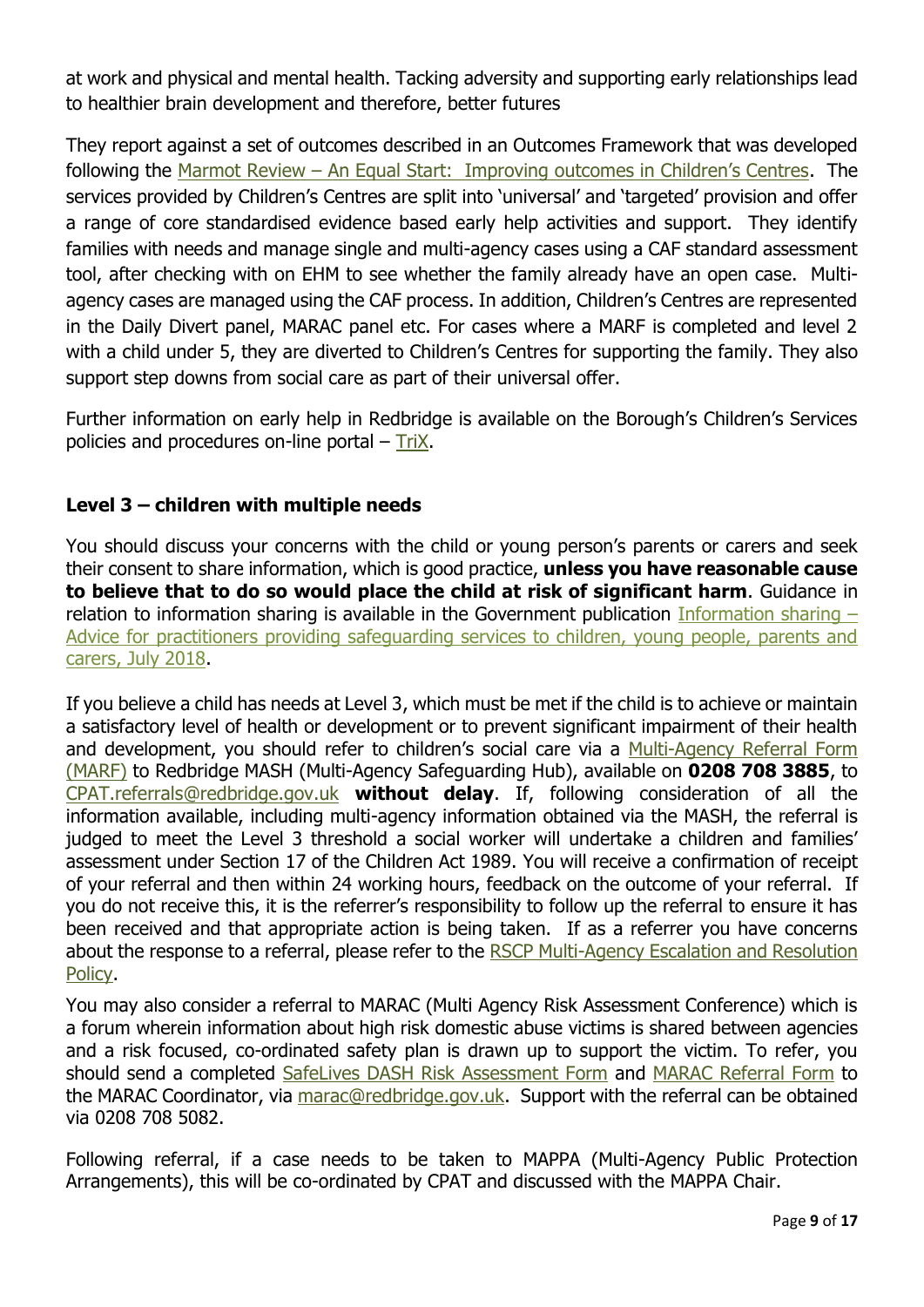Guidance on safeguarding children and young people who may be at risk from of being radicalised can be provided by calling the Prevent Team via 020 8708 5971 or 020 8708 3098. Referrals relating to the risk of radicalisation should be made into the MASH via a [MARF.](https://www.redbridgescp.org.uk/professionals/worried-about-a-child/) A discussion will then take place with the Prevent Co-ordinator to ascertain whether a referral needs to be made to Prevent or Channel.

If a situation includes suspected harmful sexual behaviour by a child or young person, such as in peer-on-peer abuse, the [Brook Sexual Behaviours Traffic Light Tool,](https://www.brook.org.uk/training/wider-professional-training/sexual-behaviours-traffic-light-tool/) available following attendance on a Brook Training Course, can help with identification and decision making.

You may also consider a referral to the [Emotional Well Being and Mental Health Service \(EWMHS\)](https://urldefense.proofpoint.com/v2/url?u=https-3A__www.nelft.nhs.uk_services-2Dredbridge-2Dcamhs-2Dservice&d=DwMFAg&c=zM2jnrrw38epSa7izk-3AA7UiB9qqQYOR8DwBGScH84&r=ZJFr9cH6y20m8RKelYDoTTzPlI11vNR8ZfpDnTnjl-k&m=Mq4B2F3MYGS8v-9hVhtLLPGY0s38tqtKUp8Hj89l9Zo&s=QJ1frHmjOxvZY5KoEQWWjDlGQc-QrKqbQMyEnEU5vRA&e=) in Redbridge, provided by NELFT NHS Foundation Trust. The EWMHS, located at The Grove, Chadwell Heath, is Redbridge's area-based specialist mental health team providing support to children, young people, and their families, from birth to their 18th birthday. The service offers help to children and young people who are experiencing emotional, behavioural, or mental health difficulties including anxiety disorders, depression, Obsessive Compulsive Disorder (OCD), Post-Traumatic Stress Disorder (PTSD), and self-harm. Support is offered in a variety of settings such as specialist community clinics, home visits, school visits and support to hospital children's wards and Emergency Departments (EDs). Redbridge EWMHS works in a variety of ways, which includes face to face, telephone and video assessments, individual face to face talking therapies, family therapy and group work with EWMHS clinicians. During a child or young person's development, there may be periods when their or their family's ability to cope with difficult emotions or behaviour can put extreme pressures on relationships. Redbridge EWMHS wants to work with children and young people as early on as possible during these difficulties to turn the situation around. All referrals should be made to the Single Point of Access (SPA) using this referral form: [Redbridge Specialist Children's Service Referral Form.doc](https://urldefense.proofpoint.com/v2/url?u=https-3A__www.nelft.nhs.uk_download.cfm-3Fdoc-3Ddocm93jijm4n3037.doc-26ver-3D4985&d=DwMFAg&c=zM2jnrrw38epSa7izk-3AA7UiB9qqQYOR8DwBGScH84&r=ZJFr9cH6y20m8RKelYDoTTzPlI11vNR8ZfpDnTnjl-k&m=Mq4B2F3MYGS8v-9hVhtLLPGY0s38tqtKUp8Hj89l9Zo&s=2e1x9UcjaGkWT5rz49BW397HpQxKWxR1gb6CBbQLCfM&e=) . The EWMHS can be contacted via email at [SPAreferrals.Redbridge@nelft.nhs.uk](mailto:SPAreferrals.Redbridge@nelft.nhs.uk) or by telephone on 0300 555 1182.

#### <span id="page-9-0"></span>**Level 4 – children with acute needs, at risk of significant harm**

If the child is at immediate risk, contact the police by calling 999.

You should discuss your concerns with the child or young person's parents or carers and seek their consent to share information, **unless you have reasonable cause to believe that to do so would place the child at risk of significant harm**. If a child is at risk of significant harm information can be shared even if the parent refuses consent. Again, note the Government's July 2018 guidance, [Information sharing: Advice for practitioners and managers providing](https://assets.publishing.service.gov.uk/government/uploads/system/uploads/attachment_data/file/721581/Information_sharing_advice_practitioners_safeguarding_services.pdf)  [safeguarding services to children, young people, parents and carers.](https://assets.publishing.service.gov.uk/government/uploads/system/uploads/attachment_data/file/721581/Information_sharing_advice_practitioners_safeguarding_services.pdf)

You should make a referral **without delay** to children's social care via a [Multi-Agency Referral](https://www.redbridgescp.org.uk/professionals/worried-about-a-child/)  [Form \(MARF\)](https://www.redbridgescp.org.uk/professionals/worried-about-a-child/) sent to the Redbridge MASH via [CPAT.referrals@redbridge.gov.uk,](mailto:CPAT.referrals@redbridge.gov.uk) followed up by a telephone call for very urgent referrals to **0208 708 3885**. Additional contact information can be found on page 14 and guidance on making a referral can be found in the [London Safeguarding](https://www.londonsafeguardingchildrenprocedures.co.uk/referral_assess.html)  [Children Procedures, 2. Referral and Assessment.](https://www.londonsafeguardingchildrenprocedures.co.uk/referral_assess.html) Outside of office hours i.e. evenings, weekends and public holidays, in an emergency where a case cannot wait, contact should be made with the Emergency Duty Team (EDT) via 0208 708 5897 and [ChildrensEDT@redbridge.gov.uk](mailto:ChildrensEDT@redbridge.gov.uk) .

If, following consideration of all the information available, including multi-agency information obtained via the [Multi-Agency Safeguarding Hub \(MASH\),](https://www.redbridgescp.org.uk/professionals/multi-agency-safeguarding-hub/) the referral is judged to meet the Level 4 threshold, a multi-agency strategy meeting will be held to plan an inquiry under [Section 47 of](http://www.legislation.gov.uk/ukpga/1989/41/section/47)  [the Children Act 1989.](http://www.legislation.gov.uk/ukpga/1989/41/section/47) Emergency action will be taken if necessary to protect the child. You will receive feedback on the outcome of your referral.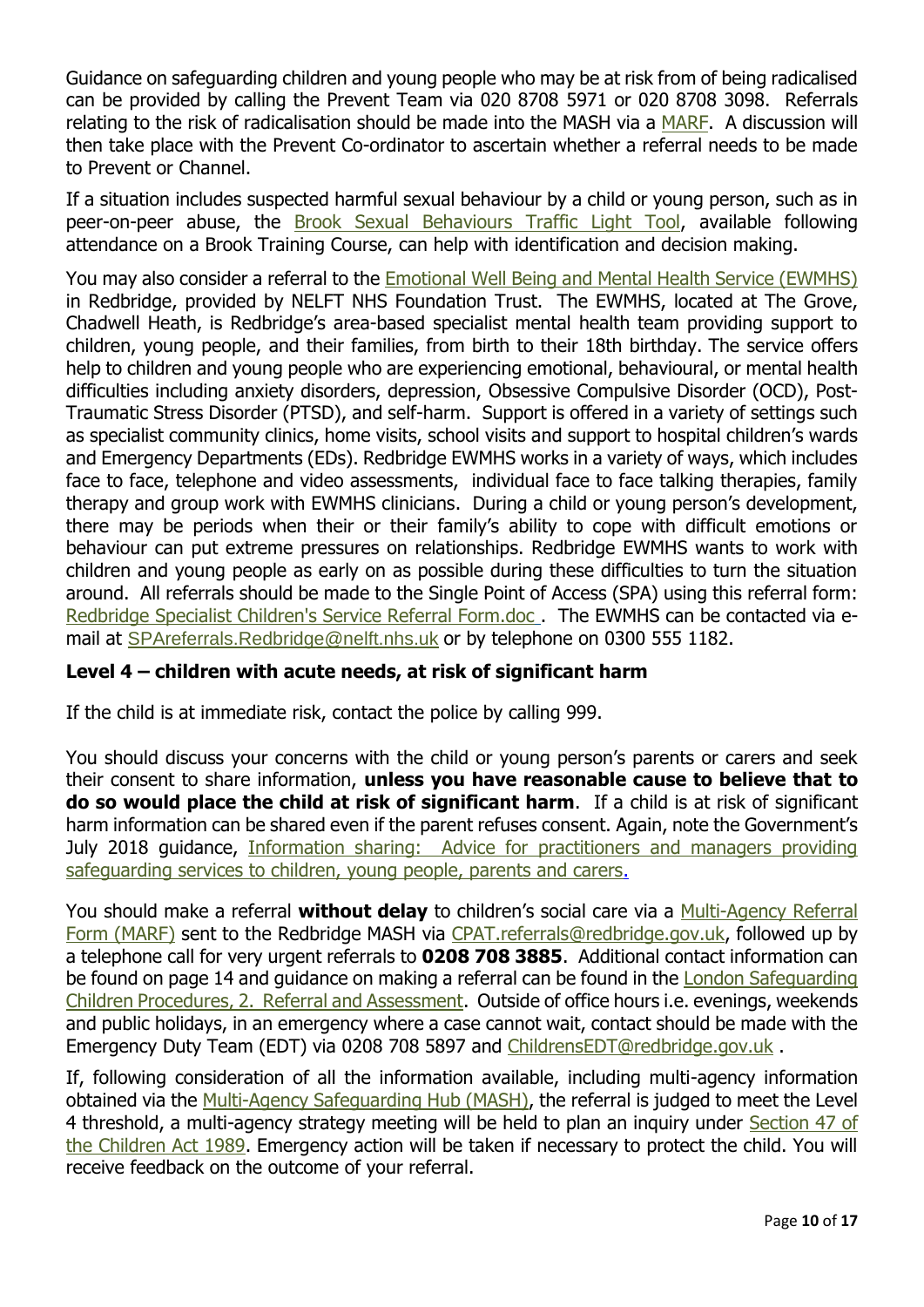### <span id="page-10-0"></span>**Examples of Levels of Need 2, 3 and 4**

The information below does not provide an exhaustive list. It can only give examples. It should also be borne in mind that if there is a combination of needs at Level Two, that may indicate that overall, the need is at Level Three. Each case needs to be considered on an individual basis and take into account the child's age, family context and wider environment.

#### **LEVEL TWO**

<span id="page-10-1"></span>Children with additional needs are children who require additional support to ensure that their health and developmental needs are met. This can include children and young people:

- Who have 'young carer' responsibilities.
- Who exhibit low level behavioural problems.
- Living in poor living conditions or with an identified housing need.
- Living in households with chronic financial pressures or without recourse to public funds.
- With intermittent or persistent school absences or lateness.
- With learning support needs.
- Having mild to moderate disability whose needs can be met with basic additional support (e.g. aids/adaptations) or with signposting to universal services (e.g. [Families](http://find.redbridge.gov.uk/kb5/redbridge/fsd/home.page)  [Information Direct \(FiND\)](http://find.redbridge.gov.uk/kb5/redbridge/fsd/home.page) or [Redbridge Information and Advice Support Service](https://find.redbridge.gov.uk/kb5/redbridge/fsd/localoffer.page?localofferchannel=1_1_10) (RIASS) or the local offer information).
- At risk of or involved in low level crime/anti-social behaviour.
- Living in households where parenting is compromised by parental illness or disability, mental health, substance abuse or domestic violence, but there are not indications that this is significantly impairing the child's health or development.
- Experiencing physical chastisement such as slapping with an open hand or pushing. The parent /carer physically chastises their child within legal limits but there is concern that this is having a negative impact on the child's emotional wellbeing.
- Who are experiencing intimidation or bullying behaviour or are at risk of isolation.
- Who exhibit self-harming behaviour.
- Who send or receive inappropriate youth produced sexual imagery on-line or via social media, considered as peer-on-peer abuse.
- Who sometimes express extreme or intolerant views about those who do not share political or religious views, significant changes in behaviour, identity crisis etc. (Low Risk - LBR risk assessment tool for children at risk of radicalisation).
- Who are involved in low-level substance misuse.
- Who are at risk of obesity.
- Who go missing occasionally from home.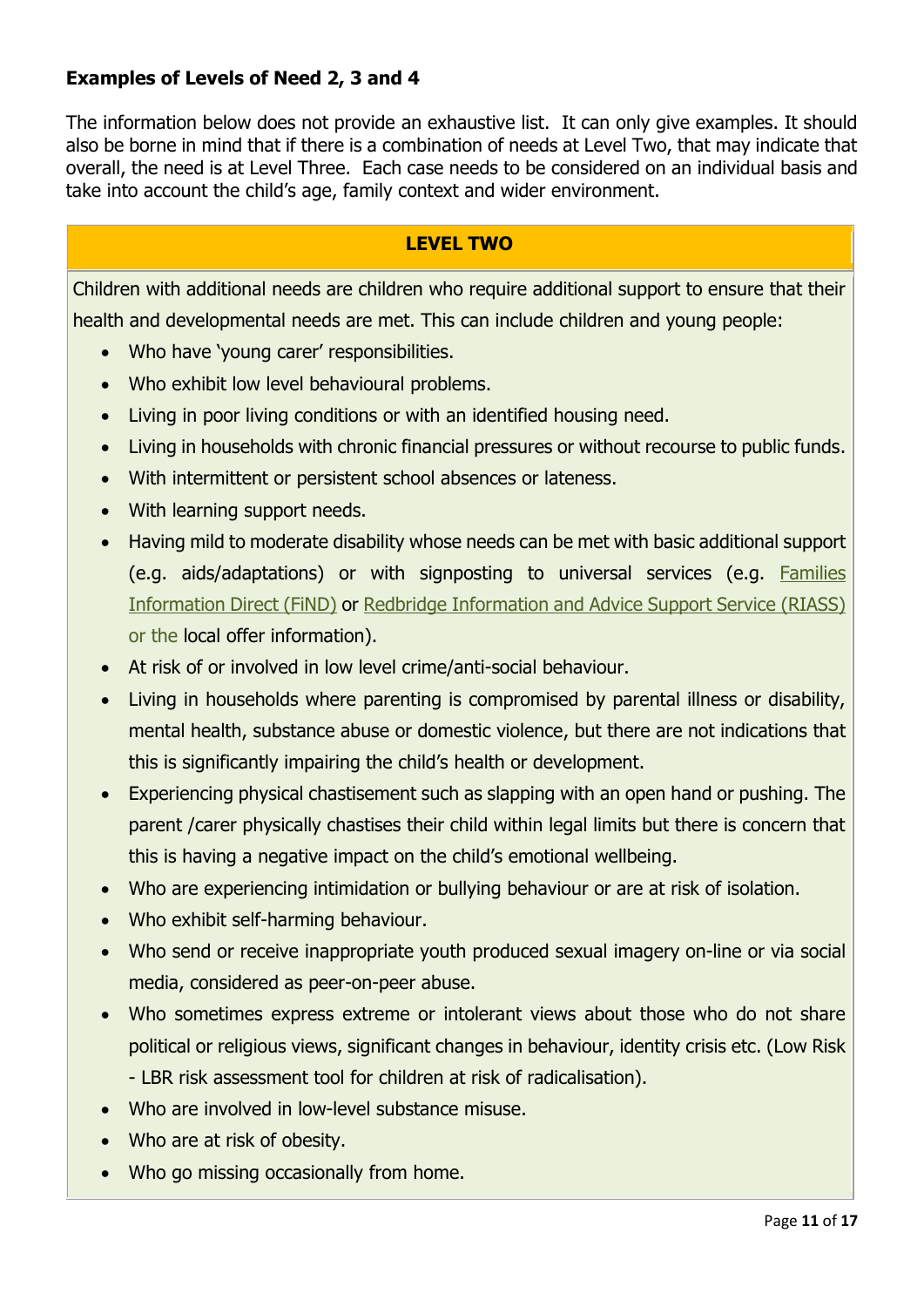#### **LEVEL THREE**

Children and young people with multiple complex needs may include children and young people:

- Living in households with serious or persistent domestic abuse/violence, including threats to harm mother or child(ren), stalking and/or harassment, excessive jealousy or possessiveness of abuser. For further indicators, see Level 3 of [Barnardo's](https://proceduresonline.com/trixcms1/media/5786/barnardos_domestic_violence_risk_identification_matrix.pdf) Domestic [Violence Risk Identification Matrix.](https://proceduresonline.com/trixcms1/media/5786/barnardos_domestic_violence_risk_identification_matrix.pdf)
- In respect of whom there is an allegation of physical assault, including punching, hair pulling and taping with a small implement, but with no visible or only minor injury e.g. bruising, grazing, minor swellings or cuts (other than to a pre-or non-mobile child), or allegations of serious verbal threats.
- Who experience a series of apparently accidental injuries or a minor non-accidental incident.
- With severe or profound disabilities in a range of developmental areas or in one significant area.
- Who have a disability and whose parents or carers are not meeting their developmental needs in areas such as feeding, use of equipment, communication, or engagement with professionals, or respecting their right to dignified and safe care.
- Who are believed to be neglected or emotionally abused, and whose health and development are showing signs of impairment.
- In respect of whom there are suspicions of sexual abuse (e.g. sexualised behaviour)
- Who have no available parent or carer and are in need of accommodation.
- In respect of whom there are concerns that the child is being targeted and groomed for exploitation, and 'warning signs' of exploitation have been identified but there is no evidence at this stage of any offence (Medium Risk – LBR Exploitation MASH Threshold Matrix).
- Who demonstrate being vulnerable to radicalisation through criminality, personal crisis, questioning identity, faith and belonging (Medium Risk - LBR risk assessment tool for children at risk of radicalisation).
- Where there is evidence of risk of gang affiliation.
- Harmful Sexual Behaviour e.g. accessing violent/exploitative pornography.
- Who undertake intimate personal care for a parent or carer.
- Who are privately fostered (information on private fostering is available via the [RSCP](https://www.redbridgescp.org.uk/professionals/private-fostering/)  [website\)](https://www.redbridgescp.org.uk/professionals/private-fostering/).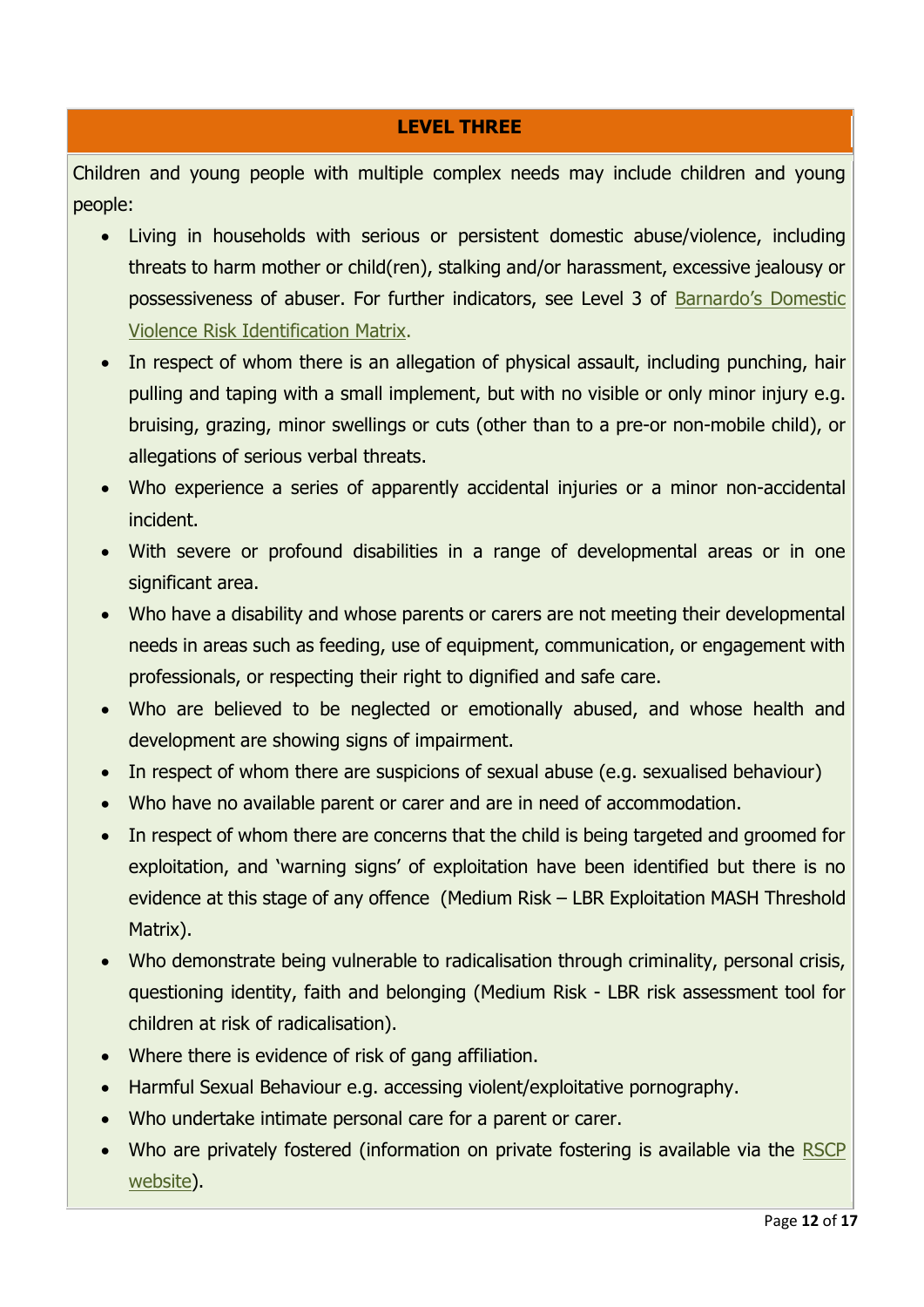- Who are at immediate risk of homelessness.
- Who are heavily engaged in substance misuse.
- Who repeatedly go missing from home.
- Who are at risk from faith related abuse.
- Who are pregnant under the age of 16 with additional vulnerabilities.
- Where there is significant concern about parental ability to care for an unborn child.
- In respect of whom minor concerns are repeatedly expressed from one or more sources.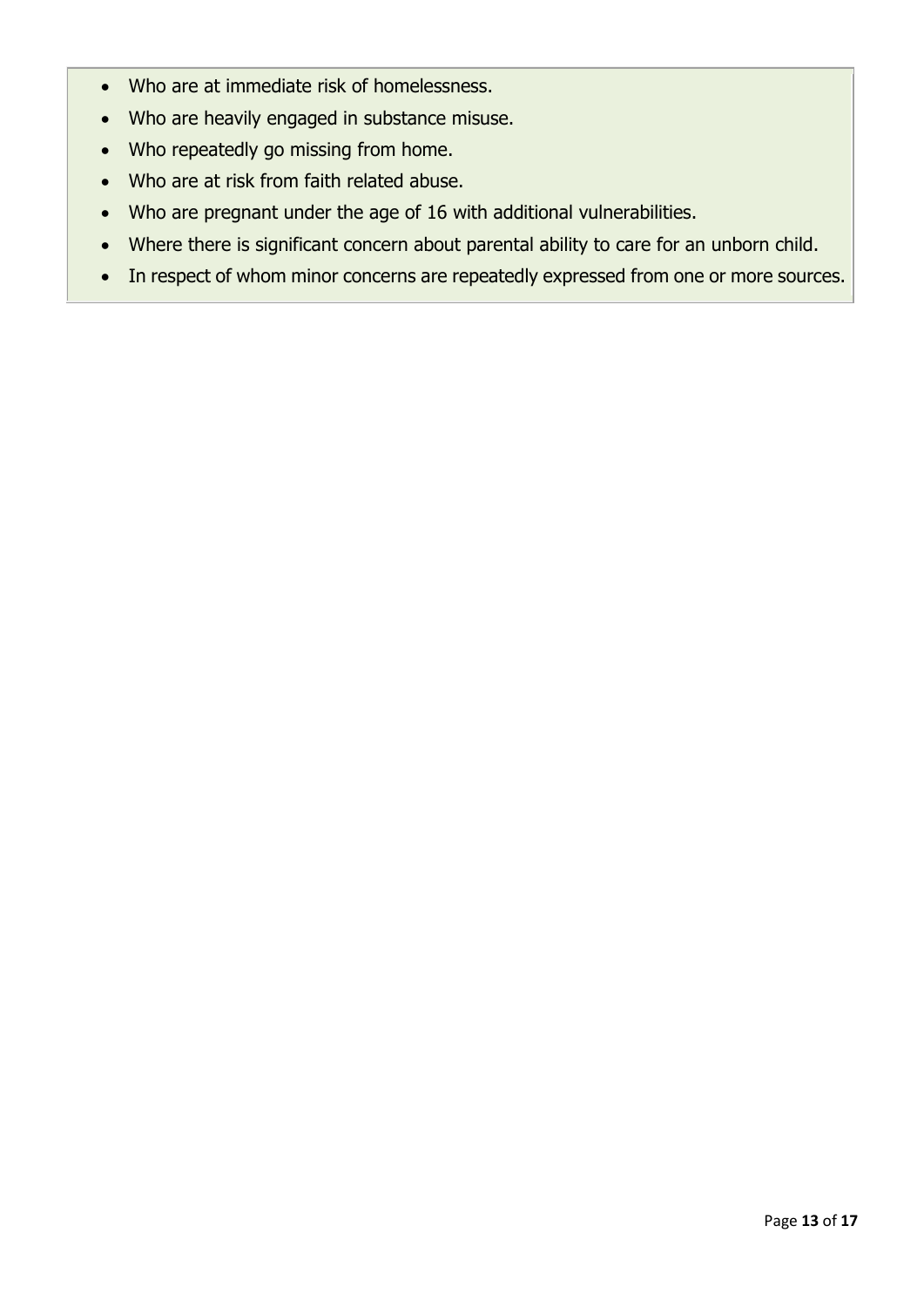## **LEVEL FOUR**

Children and young people who are suffering or are likely to experience significant harm will include children and young people:

- Where there is any allegation of abuse or any suspicious injury in a pre-mobile or nonmobile child.
- Where there are two or more minor injuries to pre-mobile or non-verbal babies or children.
- Where there is any allegation of serious physical assault, including being hit with a large or pointed implement, linear marks, facial injuries, hair shaving as a punishment, or suspicious injury.
- Who have a disability and whose health and development is likely to be significantly impaired by parental or carer failure to meet their needs.
- Who live in a household experiencing Level 4 Domestic Violence on the [Barnardo's](https://proceduresonline.com/trixcms1/media/5786/barnardos_domestic_violence_risk_identification_matrix.pdf) [Domestic Violence Risk Identification Matrix,](https://proceduresonline.com/trixcms1/media/5786/barnardos_domestic_violence_risk_identification_matrix.pdf) including threat to kill, attempted strangulation or rape.
- Whose health or development is likely to be seriously impaired by neglect or emotional abuse.
- Where there is evidence or an allegation of sexual abuse, or the abuser confesses to such abuse, or an allegation suggests connections between sexually abused children in different families or with more than one abuser.
- Who live in a household with an individual (adult or child) known to pose a risk to children, including registered sex offender or convicted violent offender subject to MAPPA moves.
- Who is the subject of a current Child Protection (CP) Plan or looked after by a local authority and the subject of suspicious injury or allegation of harm.
- Who has no available parent and the child is vulnerable to significant harm (e.g. an abandoned baby; or death of a parent/carer under suspicious circumstances).
- Who is suspected to have suffered or to be at risk of significant harm due to perplexing presentations (also referred to as fabricated or induced illness).
- Whose parent or carer has a severe mental illness or substance addiction the impact of which poses a serious risk that the child's health or development will be significantly impaired.
- Who has been exploited (including criminal, sexual, debt bondage, trafficking, County Lines etc.). (Significant Risk – LBR Exploitation MASH Threshold Matrix).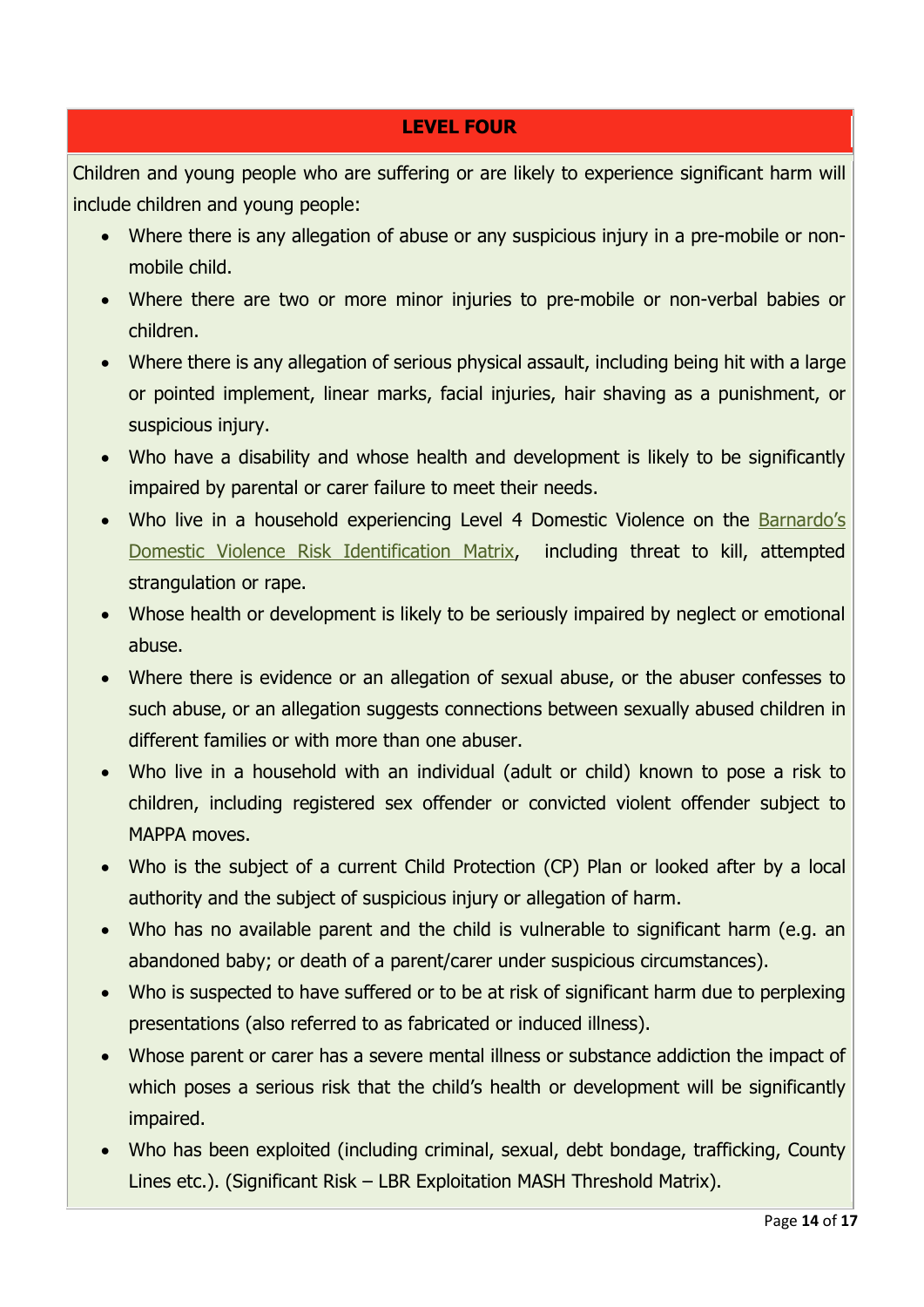- Who is sexually active and aged 13 or below (statutory rape).
- Exhibiting Harmful Sexual Behaviour, e.g. forcing other children to take part in sexual acts.
- Who discloses, or is believed to be at risk of, imminent Female Genital Mutilation (FGM), or who is at risk of honour-based violence or forced marriage.
- Who has contact with extremist recruiters, accesses violent extremist websites, use of extremist narratives, or at risk of travelling abroad to participate in extremist activities. (High Risk - LBR risk assessment tool for children at risk of radicalisation).
- Who is affiliated with gangs and/or at risk from serious youth violence.
- Who disclose serious harm linked to faith or belief.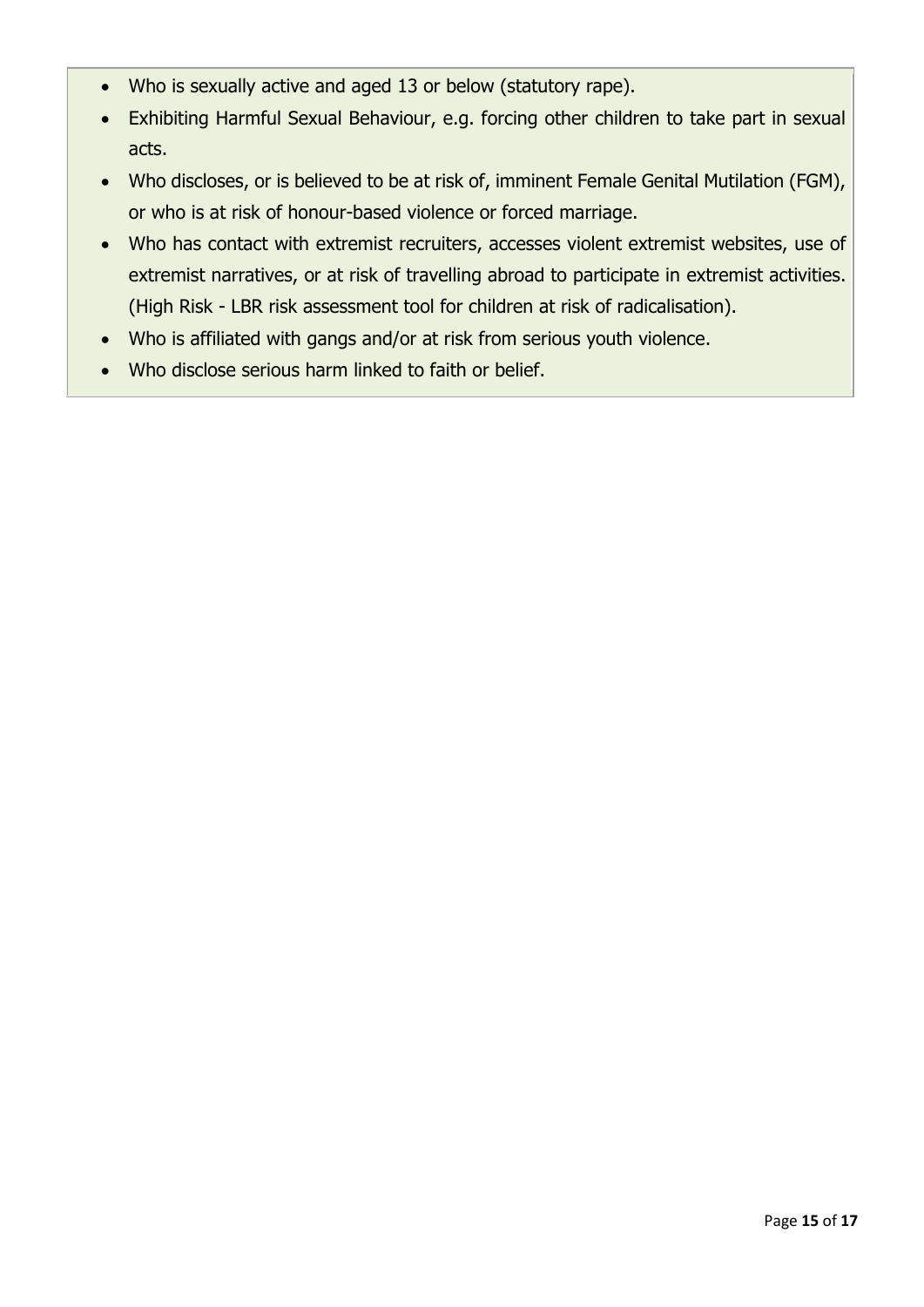# <span id="page-15-0"></span>**Useful Information and Contacts**

| London Safeguarding Children<br>Policies and Practice Guidance, 7th<br>Edition, 2022, and Quick Referral<br>Flowchart | L                                                                                                                                                                                   | https://www.londonsafeguardingchildrenprocedures.co.uk                                         |  |  |
|-----------------------------------------------------------------------------------------------------------------------|-------------------------------------------------------------------------------------------------------------------------------------------------------------------------------------|------------------------------------------------------------------------------------------------|--|--|
|                                                                                                                       |                                                                                                                                                                                     |                                                                                                |  |  |
| Working Together to Safeguard<br>Children, 2018                                                                       | https://assets.publishing.service.gov.uk/government/uplo<br>ads/system/uploads/attachment_data/file/942454/Workin<br>g together to safeguard children inter agency guidanc<br>e.pdf |                                                                                                |  |  |
|                                                                                                                       |                                                                                                                                                                                     |                                                                                                |  |  |
| Keeping Children Safe in Education<br>(KSCIE)                                                                         | https://www.gov.uk/government/publications/keeping-<br>children-safe-in-education--2                                                                                                |                                                                                                |  |  |
|                                                                                                                       |                                                                                                                                                                                     |                                                                                                |  |  |
| Redbridge Children and Families<br>Policies and Procedures                                                            | http://redbridgechildcare.proceduresonline.com/chapters/<br>contents.html                                                                                                           |                                                                                                |  |  |
|                                                                                                                       |                                                                                                                                                                                     |                                                                                                |  |  |
| Redbridge Safeguarding<br>Children<br>Partnership (RSCP)                                                              | http://www.redbridgeSCP.org.uk/                                                                                                                                                     |                                                                                                |  |  |
| RSCP Escalation and Resolution                                                                                        | https://www.redbridgescp.org.uk/wp-                                                                                                                                                 |                                                                                                |  |  |
| Policy                                                                                                                | content/uploads/2019/06/Redbridge-LSCB-Escalation-                                                                                                                                  |                                                                                                |  |  |
|                                                                                                                       |                                                                                                                                                                                     | and-Resolution-Policy-3rd-Edition-May-2019-Final.pdf                                           |  |  |
|                                                                                                                       |                                                                                                                                                                                     |                                                                                                |  |  |
| Redbridge Early Intervention and<br>Common Assessment Framework<br>(CAF) Guidance                                     | http://redbridgechildcare.proceduresonline.com/hub/early<br>.html                                                                                                                   |                                                                                                |  |  |
|                                                                                                                       | Telephone                                                                                                                                                                           | 0208 708 3150                                                                                  |  |  |
| <b>CAF Co-ordinator</b>                                                                                               | E-mail                                                                                                                                                                              | cafadmin@redbridge.gov.uk                                                                      |  |  |
|                                                                                                                       |                                                                                                                                                                                     |                                                                                                |  |  |
| Redbridge Multi-Agency<br>Safeguarding Hub (MASH)                                                                     | Telephone                                                                                                                                                                           | $0208$ 708 3885 (09:00 - 17:00)<br>0208 708 5897 (Emergencies during<br>evenings and weekends) |  |  |
|                                                                                                                       | Email                                                                                                                                                                               | CPAT.referrals@redbridge.gov.uk<br>ChildrensEDT@redbridge.gov.uk                               |  |  |
|                                                                                                                       |                                                                                                                                                                                     |                                                                                                |  |  |
| <b>Local Authority Designated Officer</b>                                                                             | Telephone                                                                                                                                                                           | 0208 708 5350                                                                                  |  |  |
| (LADO)                                                                                                                | E-mail                                                                                                                                                                              | LADO@redbridge.gov.uk                                                                          |  |  |
|                                                                                                                       |                                                                                                                                                                                     |                                                                                                |  |  |
| Multi-Agency<br><b>Risk</b><br>Assessment<br>Conference (MARAC) Coordinator                                           | Telephone                                                                                                                                                                           | 0208 708 5082                                                                                  |  |  |
| (for professionals only)                                                                                              | Email                                                                                                                                                                               | marac@redbridge.gov.uk                                                                         |  |  |
|                                                                                                                       |                                                                                                                                                                                     |                                                                                                |  |  |
| Together<br><b>Families</b><br>Hub<br>(early                                                                          | Telephone                                                                                                                                                                           | 0208 708 2611                                                                                  |  |  |
| intervention)                                                                                                         | Email                                                                                                                                                                               | Early.Intervention@redbridge.gov.uk                                                            |  |  |